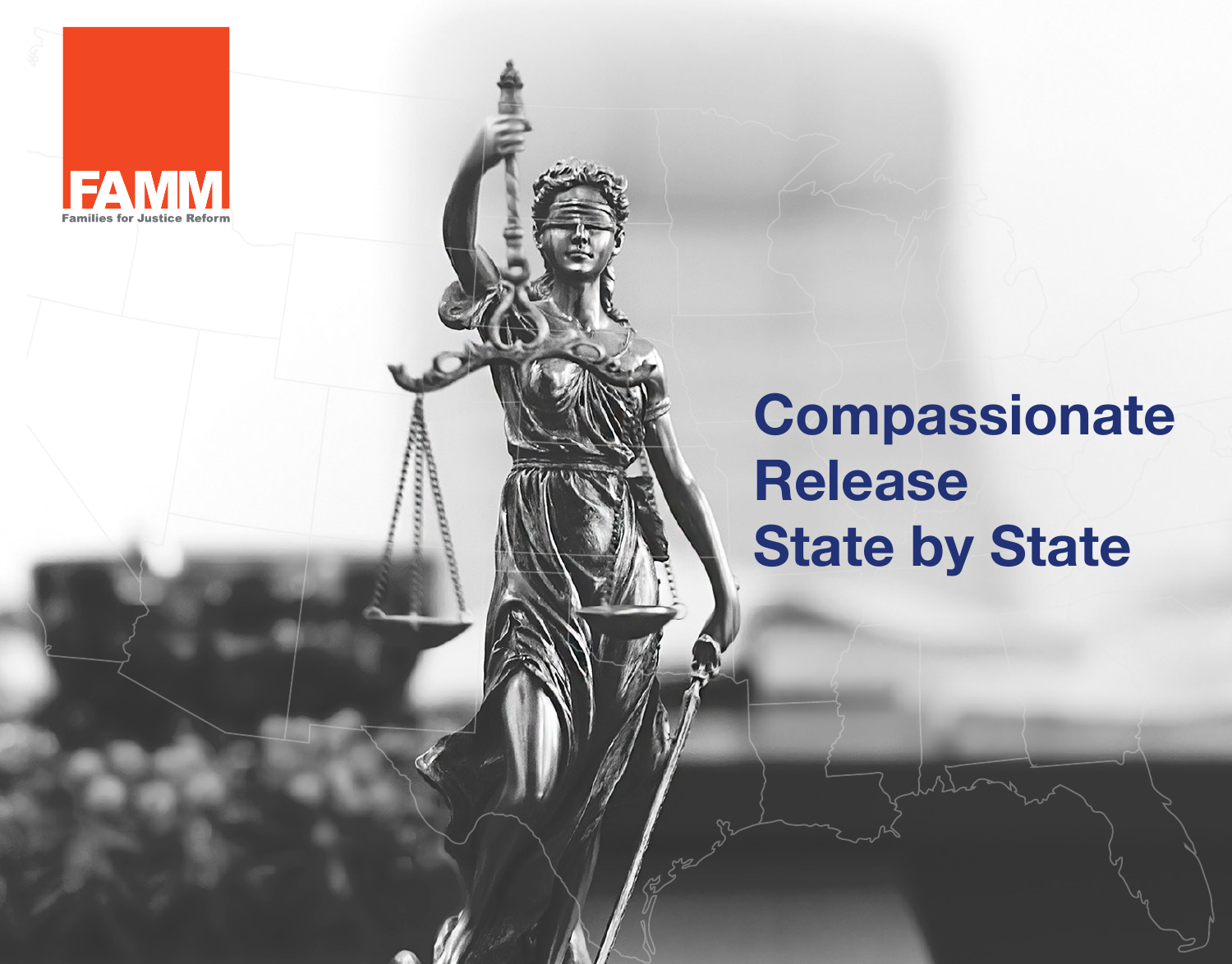| <b>State</b>      | <b>State name of</b><br><b>Compassionate</b><br><b>Release program(s)</b>        | <b>Covers</b><br><b>Medical</b><br><b>Condition(s)</b> | <b>Covers</b><br><b>Terminal Illness</b><br>(Prognosis, if Required) | <b>Covers</b><br><b>Advanced Age</b><br>(Age (and other Requirements)) | <b>Final</b><br><b>Decision-Maker</b>                        |
|-------------------|----------------------------------------------------------------------------------|--------------------------------------------------------|----------------------------------------------------------------------|------------------------------------------------------------------------|--------------------------------------------------------------|
|                   | <b>Medical Parole</b>                                                            | $\sf X$                                                | X<br>(12 months or less to live)                                     | X<br>Age 60+ (with infirmity, illness, or<br>disease related to aging) | <b>Board of Pardons</b><br>and Paroles                       |
| <b>Alabama</b>    | Medical Furlough                                                                 | $\sf X$                                                | X<br>(12 months or less to live)                                     | X<br>Age 55+ (with infirmity, illness,<br>or disease related to aging) | Commissioner, Department<br>of Corrections                   |
|                   | Special<br><b>Medical Parole</b>                                                 | $\mathsf X$                                            | $\mathsf{X}$                                                         |                                                                        | <b>Board of Parole</b>                                       |
| <b>Alaska</b>     | Geriatric Parole/Discretionary<br>Parole Based on Age                            |                                                        |                                                                      | $\mathsf{X}$<br>Age $60+$<br>(and served at least 10 years)            | <b>Board of Parole</b>                                       |
| <b>Arizona</b>    | <b>Executive Clemency</b><br>Due to Imminent<br>Danger of Death                  |                                                        | X<br>(defined inconsistently as<br>3, 4, or 6 months to live)        |                                                                        | Governor                                                     |
|                   | Compassionate<br>Leave/Furlough                                                  | $\mathsf X$                                            | $\mathsf X$                                                          |                                                                        | Department<br>of Corrections,<br>Rehabilitation, and Reentry |
|                   | <b>Medical Parole</b>                                                            | $\boldsymbol{X}$                                       | $\mathsf{X}$<br>(2 years or less to live)                            |                                                                        | <b>Parole Board</b>                                          |
| <b>Arkansas</b>   | <b>Early Release</b><br>to Home Detention                                        | X                                                      | (2 years or less to live)                                            |                                                                        | <b>Parole Board</b>                                          |
|                   | <b>Executive Clemency</b><br>Due to Life-Threatening<br><b>Medical Condition</b> | $\mathsf{X}$                                           | $\mathsf X$                                                          |                                                                        | Governor                                                     |
| <b>California</b> | <b>Medical Parole</b>                                                            | $\mathsf X$                                            |                                                                      |                                                                        | <b>Board of Parole Hearings</b>                              |
|                   | <b>Recall of Sentence</b>                                                        | $\mathsf X$                                            | $\mathsf{X}$<br>(12 months or less to live)                          |                                                                        | Sentencing Court                                             |
|                   | <b>Elderly Parole</b>                                                            |                                                        |                                                                      | X<br>Age 50+ (and served<br>at least 20 years)                         | <b>Board of Parole Hearings</b>                              |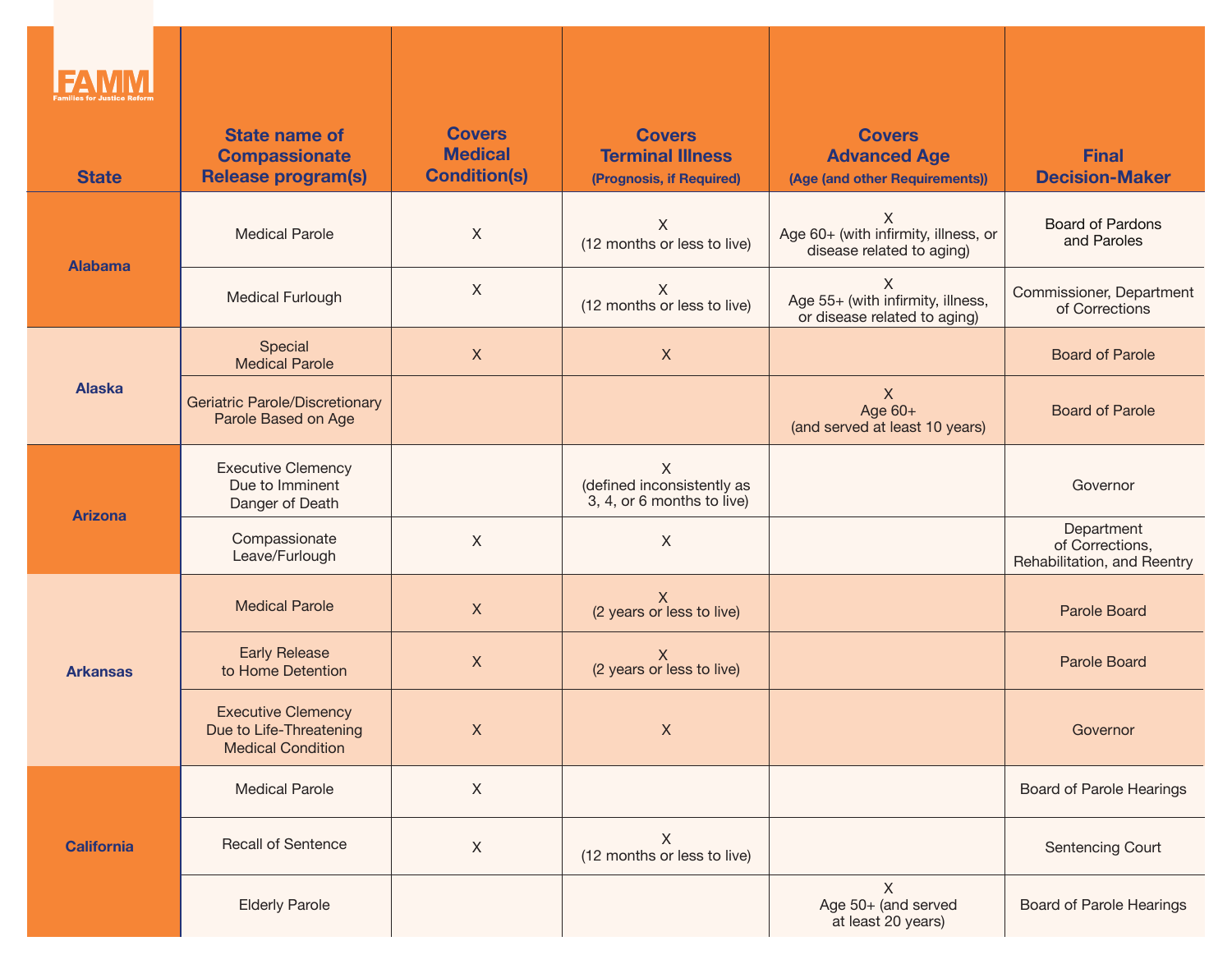| <b>State</b>                          | <b>State name of</b><br><b>Compassionate</b><br><b>Release program(s)</b>        | <b>Covers</b><br><b>Medical</b><br><b>Condition(s)</b> | <b>Covers</b><br><b>Terminal Illness</b><br>(Prognosis, if Required) | <b>Covers</b><br><b>Advanced Age</b><br>(Age (and other Requirements))                                                                                         | <b>Final</b><br><b>Decision-Maker</b>                |
|---------------------------------------|----------------------------------------------------------------------------------|--------------------------------------------------------|----------------------------------------------------------------------|----------------------------------------------------------------------------------------------------------------------------------------------------------------|------------------------------------------------------|
| <b>Colorado</b>                       | <b>Special Needs</b><br>Parole                                                   | $\mathsf X$                                            | $\mathsf X$                                                          | $\mathsf{X}$<br>Age 55+ (with chronic infirmity,<br>illness, condition, disease, or<br>mental health disorder) or Age<br>64+ (and served<br>at least 20 years) | <b>Board of Parole</b>                               |
|                                       | <b>Medical Parole</b>                                                            |                                                        | X<br>(6 months or less to live)                                      |                                                                                                                                                                | <b>Board of Pardons</b><br>and Paroles               |
| <b>Connecticut</b>                    | Compassionate<br>Parole Release                                                  | $\mathsf X$                                            |                                                                      | X<br>(debilitated as a result<br>of "advanced age")                                                                                                            | <b>Board of Pardons</b><br>and Paroles               |
|                                       | <b>Nursing Home Release</b>                                                      |                                                        | $\mathsf X$                                                          |                                                                                                                                                                | Warden and Commissioner,<br>Department of Correction |
| <b>Delaware</b>                       | <b>Sentence Modification</b><br>Due to Illness or Infirmity                      | $\mathsf{X}$                                           |                                                                      |                                                                                                                                                                | <b>Sentencing Court</b>                              |
|                                       | <b>Medical Parole</b><br>(individuals designated as<br>"Old-Law" prisoners)      | $\mathsf X$                                            |                                                                      |                                                                                                                                                                | <b>Board of Parole</b>                               |
| <b>District of</b><br><b>Columbia</b> | <b>Compassionate Release</b>                                                     | $\sf X$                                                | Χ                                                                    | $\sf X$<br>Age 60+ (and served 20 years<br>or with a serious medical<br>condition and served 15 years)                                                         | <b>Sentencing Court</b>                              |
|                                       | <b>Medical &amp; Geriatric</b><br><b>Suspension of Sentence</b>                  | $\mathsf X$                                            | X                                                                    | X<br>Age 65+ (with chronic<br>infirmity, illness, or disease<br>related to aging)                                                                              | <b>Sentencing Court</b>                              |
|                                       | Medical & Geriatric Parole<br>(individuals designated as<br>"Old-Law" prisoners) | X                                                      | X<br>(6 months or less to live)                                      | X<br>Age 65+ (with chronic infirmity,<br>illness, or disease related<br>to aging)                                                                              | U.S. Parole Commission                               |
|                                       | <b>Conditional Medical Release</b>                                               | $\mathsf{X}$                                           | $\mathsf{X}$                                                         |                                                                                                                                                                | <b>Commission on Offender</b><br>Review              |
| <b>Florida</b>                        | <b>Medical Furlough</b>                                                          | X                                                      | X<br>(6 months or less to live)                                      |                                                                                                                                                                | Secretary, Department<br>of Corrections              |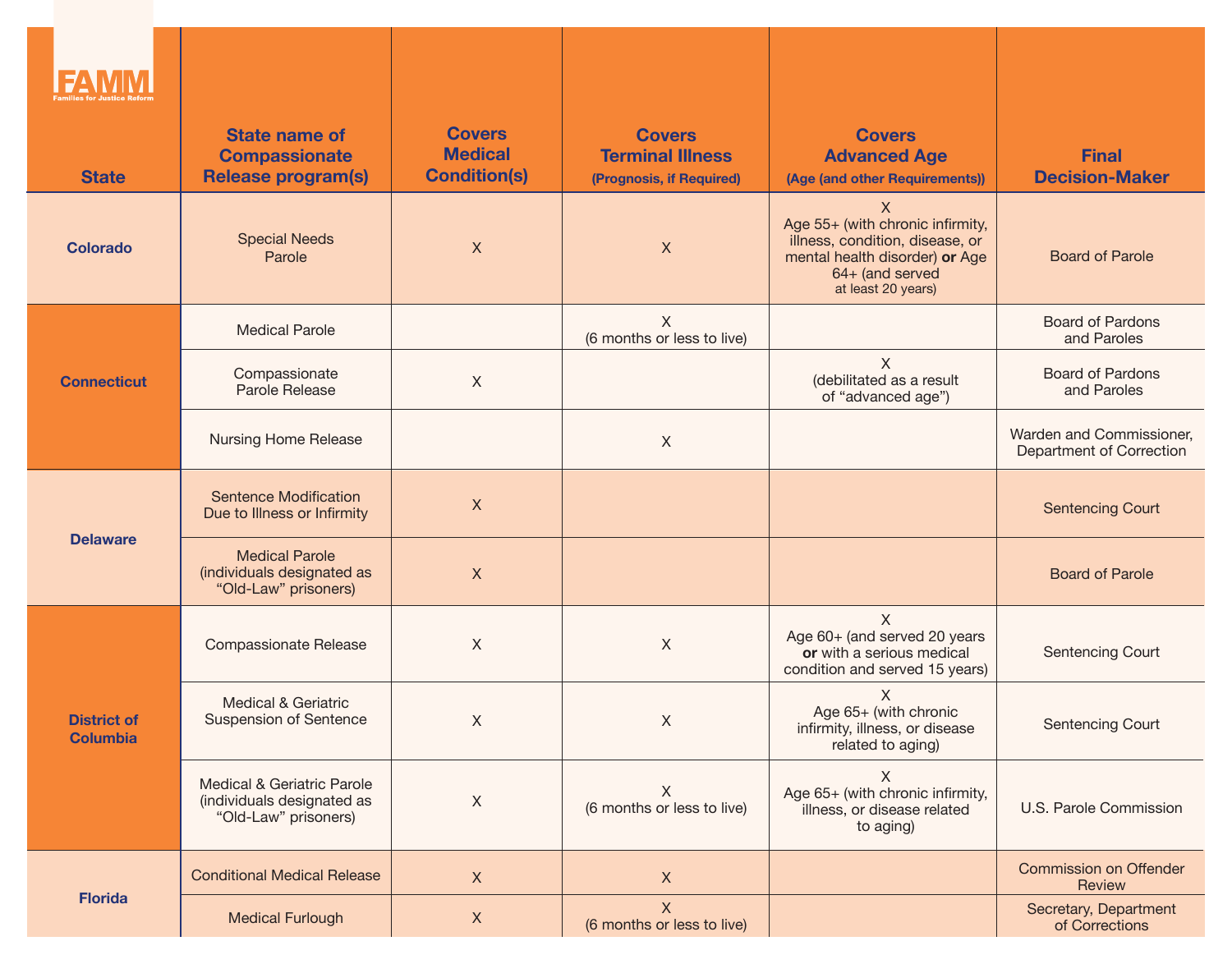| <b>State</b>    | <b>State name of</b><br><b>Compassionate</b><br><b>Release program(s)</b> | <b>Covers</b><br><b>Medical</b><br><b>Condition(s)</b> | <b>Covers</b><br><b>Terminal Illness</b><br>(Prognosis, if Required) | <b>Covers</b><br><b>Advanced Age</b><br>(Age (and other Requirements)) | <b>Final</b><br><b>Decision-Maker</b>     |
|-----------------|---------------------------------------------------------------------------|--------------------------------------------------------|----------------------------------------------------------------------|------------------------------------------------------------------------|-------------------------------------------|
| Georgia         | <b>Medical Reprieve</b>                                                   | $\mathsf{X}$                                           | Χ<br>(12 months or less to live)                                     |                                                                        | Board of Pardons and Paroles              |
|                 | Parole Due to Disability<br>or Advanced Age                               | $\mathsf{X}$                                           |                                                                      | $\sf X$<br>Age 62+                                                     | Board of Pardons and Paroles              |
| <b>Hawaii</b>   | <b>Medical Release</b>                                                    | $\mathsf{X}$                                           | $\boldsymbol{X}$                                                     |                                                                        | <b>Paroling Authority</b>                 |
| <b>Idaho</b>    | <b>Medical Parole</b>                                                     | $\mathsf X$                                            | $\boldsymbol{X}$                                                     |                                                                        | <b>Commision of Pardons</b><br>and Parole |
| <b>Illinois</b> | <b>Medical Release</b>                                                    | $\mathsf X$                                            | $\mathsf{X}$<br>(18 months or less to live)                          |                                                                        | <b>Prisoner Review Board</b>              |
| <b>Indiana</b>  | <b>Special Medical Clemency</b>                                           | $\mathsf X$                                            | $\mathsf X$                                                          |                                                                        | Governor                                  |
|                 | Temporary Leave                                                           |                                                        | $\mathsf X$                                                          |                                                                        | Warden                                    |
| lowa            | NO COMPASSIONATE<br><b>RELEASE</b>                                        |                                                        |                                                                      |                                                                        | N/A                                       |
| <b>Kansas</b>   | Functional<br>Incapacitation Release                                      | $\mathsf{X}$                                           |                                                                      |                                                                        | <b>Prisoner Review Board</b>              |
|                 | <b>Terminal Medical Release</b>                                           |                                                        | X<br>(30 days or less to live)                                       |                                                                        | Chair, Prisoner Review Board              |
| <b>Kentucky</b> | <b>Early Medical Consideration</b><br>(Early Parole)                      | $\mathsf X$                                            | $\boldsymbol{X}$<br>(1 year or less to live)                         |                                                                        | Parole Board                              |
| <b>Lousiana</b> | <b>Medical Parole</b>                                                     | $\mathsf X$                                            | X<br>(1 year or less to live)                                        |                                                                        | Board of Pardons,<br>Committee on Parole  |
|                 | <b>Medical Treatment Furlough</b>                                         | $\mathsf X$                                            |                                                                      |                                                                        | Board of Pardons,<br>Committee on Parole  |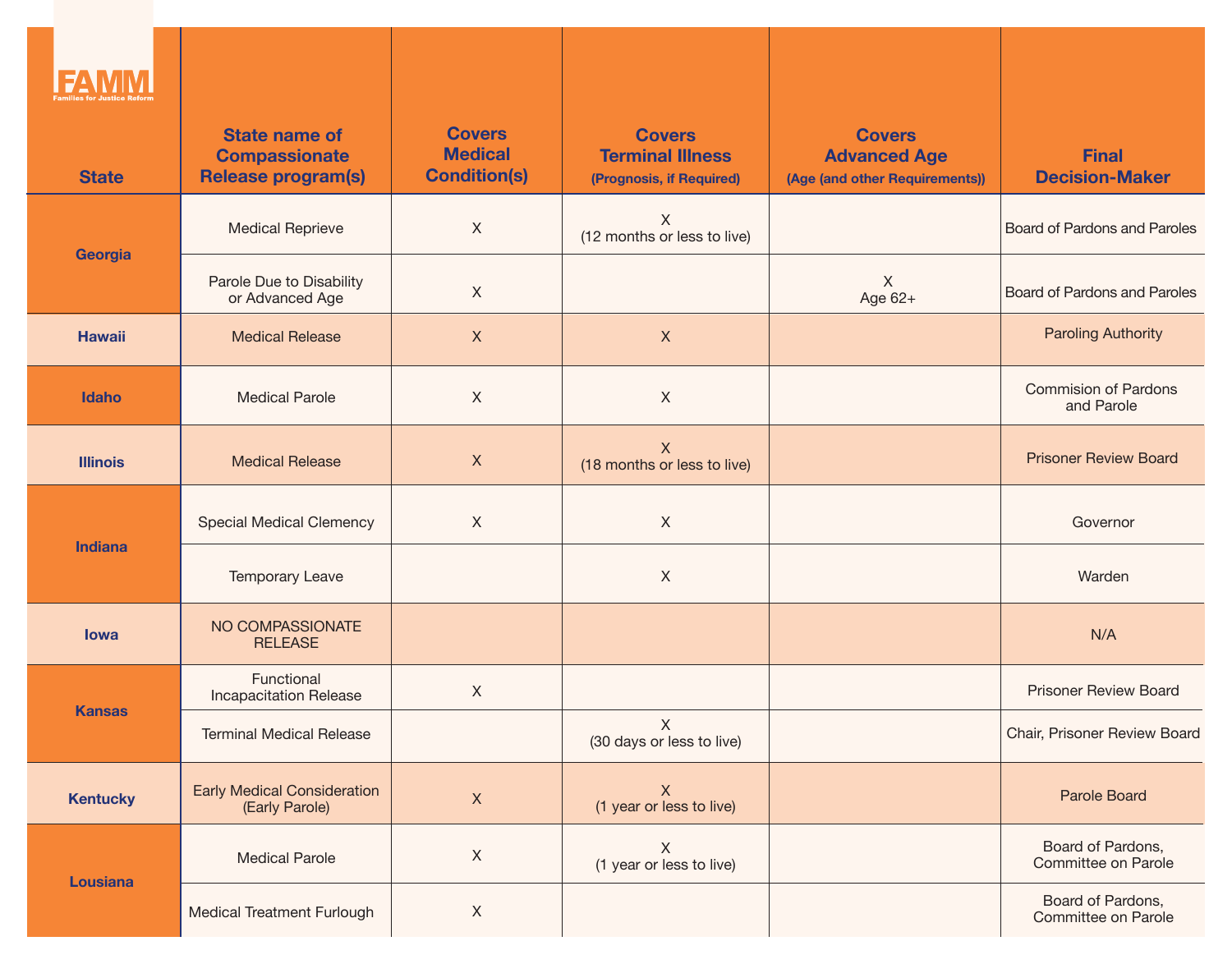| <b>State</b>         | <b>State name of</b><br><b>Compassionate</b><br><b>Release program(s)</b>                 | <b>Covers</b><br><b>Medical</b><br><b>Condition(s)</b> | <b>Covers</b><br><b>Terminal Illness</b><br>(Prognosis, if Required) | <b>Covers</b><br><b>Advanced Age</b><br>(Age (and other Requirements))     | <b>Final</b><br><b>Decision-Maker</b>                                          |
|----------------------|-------------------------------------------------------------------------------------------|--------------------------------------------------------|----------------------------------------------------------------------|----------------------------------------------------------------------------|--------------------------------------------------------------------------------|
| Lousiana             | <b>Compassionate Release</b>                                                              | $\boldsymbol{\mathsf{X}}$                              | X<br>(60 days or less to live)                                       |                                                                            | Secretary, Department<br>of Public Safety<br>and Corrections                   |
|                      | Parole:<br>Advanced Age                                                                   |                                                        |                                                                      | X<br>Age 60+ (and served 10 years)                                         | Board of Pardons,<br>Committee on Parole                                       |
| <b>Maine</b>         | Supervised<br><b>Community Confinement</b>                                                | $\mathsf X$                                            | $\mathsf{X}$                                                         |                                                                            | <b>Commissioner, Department</b><br>of Corrections                              |
|                      | <b>Medical Parole</b>                                                                     | X                                                      | $\mathsf{X}$<br>("imminently" terminal)                              |                                                                            | Parole Commision                                                               |
| <b>Maryland</b>      | Geriatric Parole                                                                          |                                                        |                                                                      | X<br>Age 60+ (and served<br>at least 15 years)                             | Parole Commision                                                               |
| <b>Massachusetts</b> | <b>Medical Parole</b>                                                                     | $\boldsymbol{X}$                                       | X<br>(18 months or less to live)                                     |                                                                            | <b>Commissioner, Department</b><br>of Correction                               |
|                      | <b>Medical Parole</b>                                                                     | X                                                      | X                                                                    |                                                                            | Parole Board                                                                   |
| <b>Michigan</b>      | <b>Executive Clemency Due to</b><br>Deteriorating or Terminal<br><b>Medical Condition</b> | $\boldsymbol{\mathsf{X}}$                              | $\mathsf{X}$                                                         |                                                                            | Governor                                                                       |
| <b>Minnesota</b>     | <b>Conditional Medical Release</b>                                                        | $\mathsf X$                                            | X<br>(12 months or less to live)                                     |                                                                            | <b>Commissioner, Department</b><br>of Correction                               |
| <b>Mississippi</b>   | <b>Conditional Medical Release</b>                                                        | X                                                      | X                                                                    |                                                                            | <b>Commissioner and Chief Medical</b><br>Officer, Department<br>of Corrections |
|                      | Geriatric Parole                                                                          |                                                        |                                                                      | $\mathsf{X}$<br>Age 60<br>(and served at least 10 years)                   | Parole Board                                                                   |
| <b>Missouri</b>      | <b>Medical Parole</b>                                                                     | X                                                      | X<br>(6 months or less to live)                                      | $\mathsf X$<br>(advanced age with need for<br>long-term nursing home care) | <b>Parole Board</b>                                                            |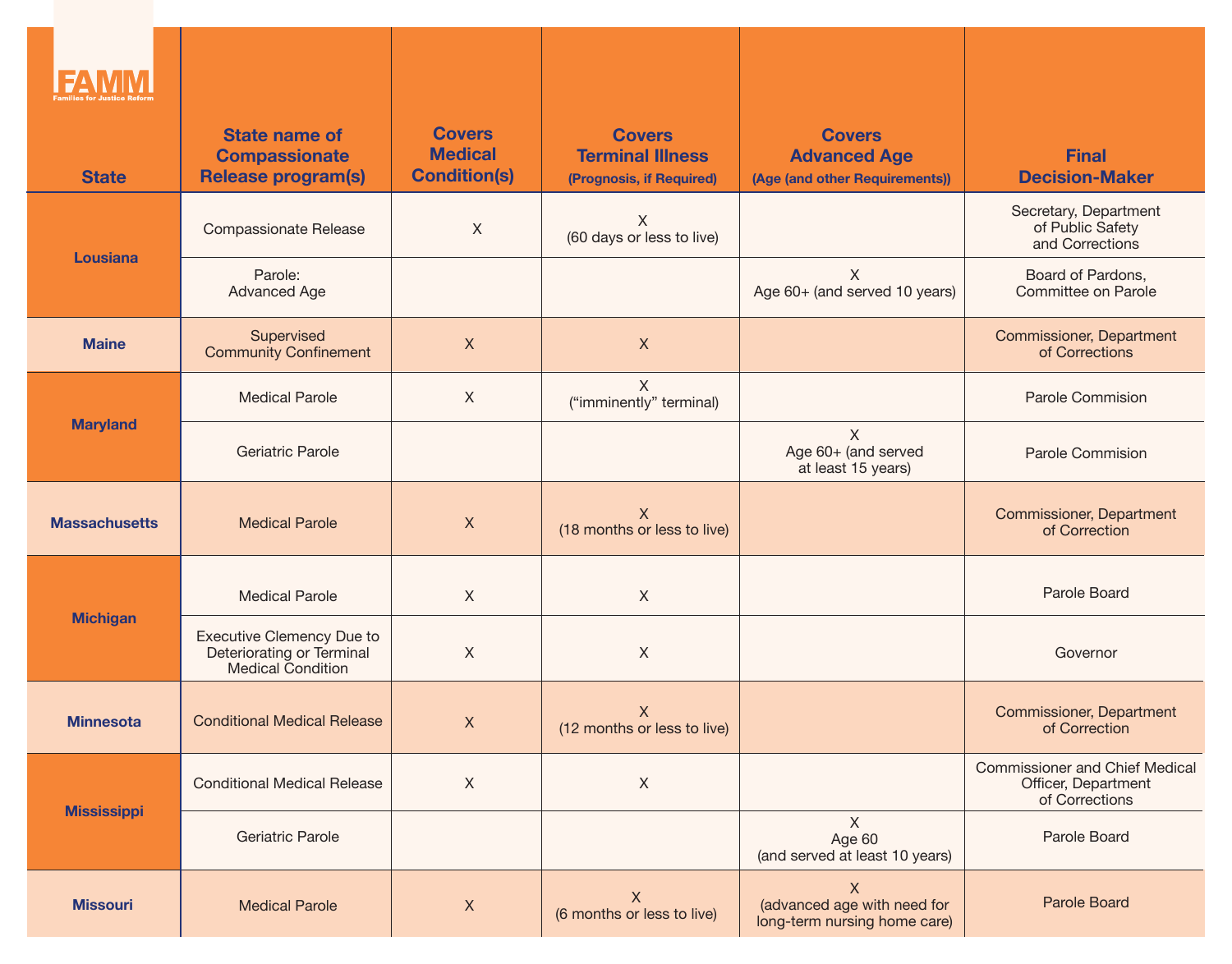| <b>State</b>                    | <b>State name of</b><br><b>Compassionate</b><br><b>Release program(s)</b> | <b>Covers</b><br><b>Medical</b><br><b>Condition(s)</b> | <b>Covers</b><br><b>Terminal Illness</b><br>(Prognosis, if Required) | <b>Covers</b><br><b>Advanced Age</b><br>(Age (and other Requirements))         | <b>Final</b><br><b>Decision-Maker</b>                                                                                                                    |
|---------------------------------|---------------------------------------------------------------------------|--------------------------------------------------------|----------------------------------------------------------------------|--------------------------------------------------------------------------------|----------------------------------------------------------------------------------------------------------------------------------------------------------|
| <b>Missouri</b>                 | <b>Executive Clemency Due to</b><br><b>Illness or Advanced Age</b>        | $\mathsf{X}$                                           | $\mathsf{X}$                                                         | $\mathsf{X}$<br>(advanced age with need for<br>long-term nursing home care)    | Governor                                                                                                                                                 |
| <b>Montana</b>                  | <b>Medical Parole</b>                                                     | X                                                      | X<br>(6 months or less to live)                                      |                                                                                | Board of Pardons and Parole                                                                                                                              |
| <b>Nebraska</b>                 | <b>Medical Parole</b>                                                     | $\mathsf{X}$                                           | $\mathsf{X}$                                                         |                                                                                | <b>Board of Parole</b>                                                                                                                                   |
| <b>Nevada</b>                   | <b>Residential Confinement</b>                                            | X                                                      | $\sf X$<br>(18 months or less to live)                               |                                                                                | Director, Department<br>of Corrections                                                                                                                   |
|                                 | Geriatric Parole                                                          |                                                        |                                                                      | X<br>65+ (and served majority of<br>maximum term or maximum<br>aggregate term) | <b>Board of Parole Commissioners</b>                                                                                                                     |
| <b>New</b><br><b>Hampshire</b>  | <b>Medical Parole</b>                                                     | X                                                      | $\boldsymbol{\mathsf{X}}$                                            |                                                                                | <b>Adult Parole Board</b>                                                                                                                                |
| <b>New</b><br><b>Jersey</b>     | <b>Compassionate Release</b>                                              | $\chi$                                                 | X<br>(6 months or less to live)                                      |                                                                                | Superior Court, Criminal Division                                                                                                                        |
| <b>New</b><br><b>Mexico</b>     | Medical and<br><b>Geriatric Parole</b>                                    | X                                                      | $\mathsf{X}$<br>(6 months or less to live)                           | X<br>65+ (with chronic<br>infirmity, illness, or disease<br>related to aging)  | <b>Adult Parole Board</b>                                                                                                                                |
| <b>New York</b>                 | <b>Medical Parole</b>                                                     | X                                                      | $\mathsf X$                                                          |                                                                                | Board of Parole or<br>for some individuals who are<br>terminally ill, the Commissioner,<br>Department of Corrections and<br><b>Community Supervision</b> |
| <b>North</b><br><b>Carolina</b> | <b>Medical Release</b>                                                    | $\boldsymbol{X}$                                       | X<br>(6 months or less to live)                                      | X<br>65+ (with chronic<br>infirmity, illness, or disease<br>related to aging)  | Post-Release Supervision and<br><b>Parole Commission</b>                                                                                                 |
|                                 | <b>Extension of the Limits</b><br>of Confinement                          | $\mathsf X$                                            | X<br>(6 months or less to live)                                      |                                                                                | Secretary, Department<br>of Public Safety                                                                                                                |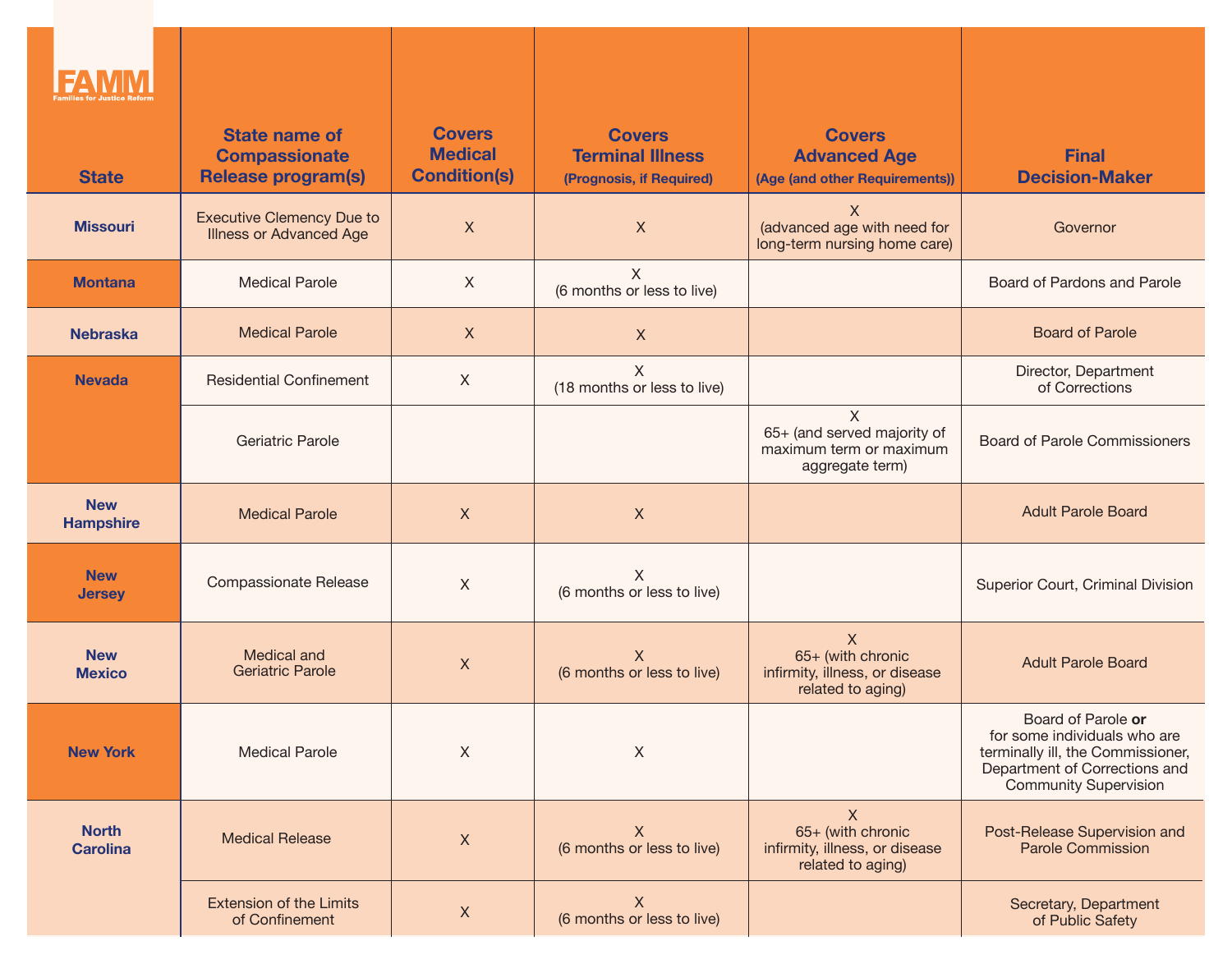| <b>State</b>                  | <b>State name of</b><br><b>Compassionate</b><br><b>Release program(s)</b>    | <b>Covers</b><br><b>Medical</b><br><b>Condition(s)</b> | <b>Covers</b><br><b>Terminal Illness</b><br>(Prognosis, if Required)                                                                            | <b>Covers</b><br><b>Advanced Age</b><br>(Age (and other Requirements))             | <b>Final</b><br><b>Decision-Maker</b>                 |
|-------------------------------|------------------------------------------------------------------------------|--------------------------------------------------------|-------------------------------------------------------------------------------------------------------------------------------------------------|------------------------------------------------------------------------------------|-------------------------------------------------------|
| <b>North</b><br><b>Dakota</b> | <b>Medical Parole</b>                                                        | $\sf X$                                                | X.<br>(death is imminent)                                                                                                                       |                                                                                    | Parole Board                                          |
| <b>Ohio</b>                   | <b>Judicial Release</b>                                                      | $\boldsymbol{X}$                                       | $\mathsf{X}$<br>(death is imminent, meaning<br>6 months or less to live, or<br>condition is terminal, meaning<br>12 months or less to live)     |                                                                                    | <b>Sentencing Court</b>                               |
|                               | Release as if on Parole                                                      | $\mathsf X$                                            | X<br>(death is imminent, meaning<br>6 months or less to live, or<br>condition is terminal, meaning<br>12 months or less to live)                |                                                                                    | Governor                                              |
|                               | <b>Medical Release</b><br>(individuals designated as<br>"Old-Law" prisoners) | $\mathsf X$                                            | $\boldsymbol{X}$<br>(death is imminent, meaning<br>6 months or less to live, or<br>condition is terminal, meaning<br>12 months or less to live) |                                                                                    | <b>Parole Board</b>                                   |
| <b>Oklahoma</b>               | <b>Medical Parole</b>                                                        | $\mathsf{X}$                                           | X<br>(6 months or less to live)                                                                                                                 |                                                                                    | Pardon and Parole Board                               |
|                               | Parole Based on<br><b>Advanced Age</b>                                       |                                                        |                                                                                                                                                 | $\chi$<br>60+ (and served 10 years<br>or 1/3 of sentence,<br>whichever is shorter) | Pardon and Parole Board                               |
| <b>Oregon</b>                 | <b>Early Medical Release</b>                                                 | $\mathsf{X}$                                           | $\mathsf{X}$<br>(12 months or less to live)                                                                                                     | $\mathsf{X}$<br>(elderly)                                                          | <b>Board of Parole and</b><br>Post-Prison Supervision |
| <b>Pennsylvania</b>           | Deferment of Sentence<br>Due to Serious or Terminal<br><b>Illness</b>        | $\mathsf X$                                            | $\boldsymbol{\mathsf{X}}$<br>(12 months or less to live<br>or likely to die in the "near<br>future")                                            |                                                                                    | Sentencing Court                                      |
| <b>Rhode</b><br><b>Island</b> | <b>Medical Parole</b>                                                        | $\boldsymbol{\mathsf{X}}$                              | $\boldsymbol{\mathsf{X}}$<br>(18 months or less to live)                                                                                        |                                                                                    | <b>Parole Board</b>                                   |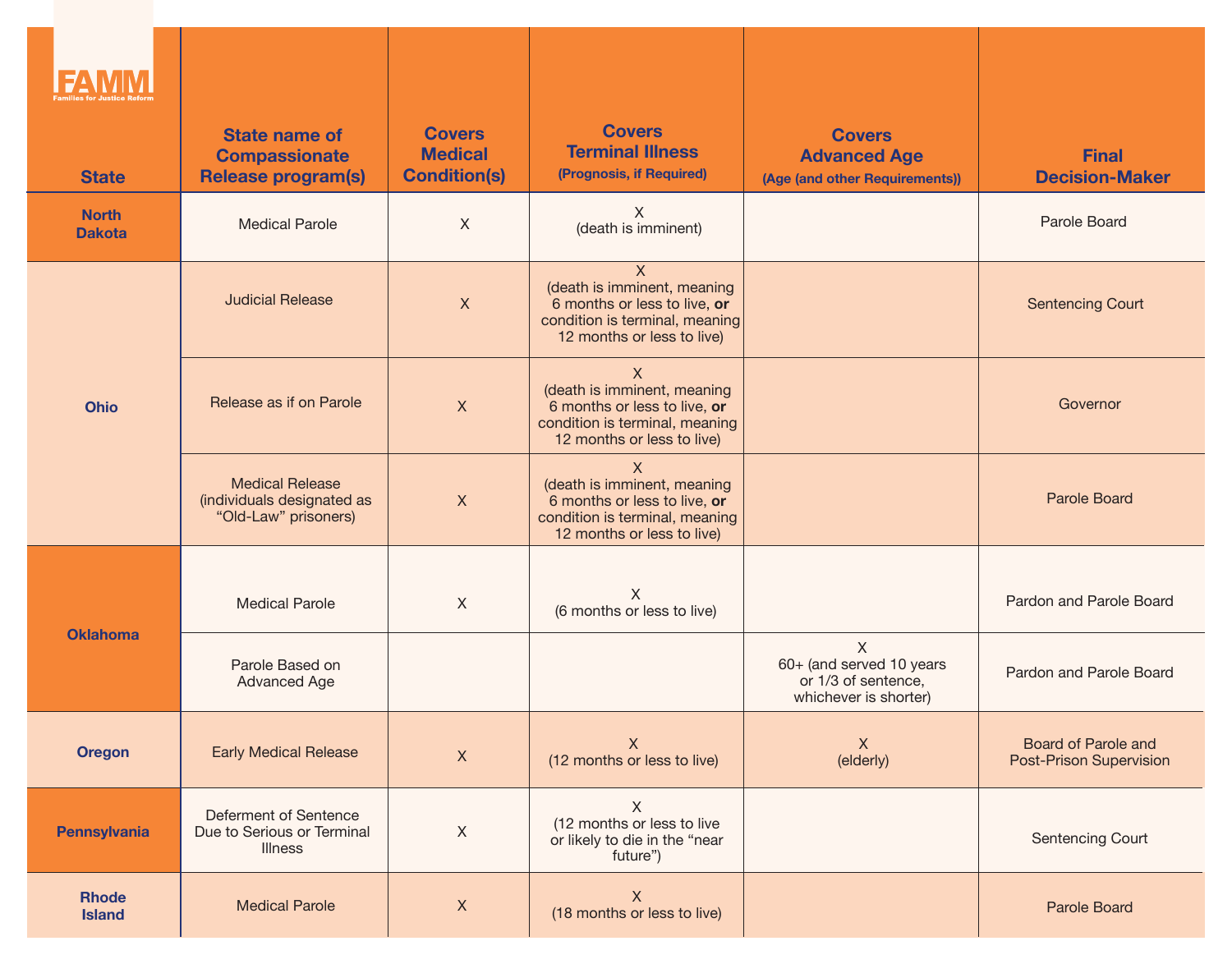| <b>State</b>                    | <b>State name of</b><br><b>Compassionate</b><br><b>Release program(s)</b>                  | <b>Covers</b><br><b>Medical</b><br><b>Condition(s)</b> | <b>Covers</b><br><b>Terminal Illness</b><br>(Prognosis, if Required) | <b>Covers</b><br><b>Advanced Age</b><br>(Age (and other Requirements))                              | <b>Final</b><br><b>Decision-Maker</b>                 |
|---------------------------------|--------------------------------------------------------------------------------------------|--------------------------------------------------------|----------------------------------------------------------------------|-----------------------------------------------------------------------------------------------------|-------------------------------------------------------|
|                                 | Medical Parole for Terminally<br>III, Geriatric, or Permanently<br><b>Disabled Inmates</b> | X                                                      | $\chi$<br>(2 years or less to live)                                  | X<br>70+ (and incapacitated<br>from chronic medical condition<br>related to aging)                  | Board of Paroles and Pardons                          |
| <b>South</b><br><b>Carolina</b> | Parole for<br><b>Medical Reasons</b>                                                       |                                                        | $\times$<br>(1 year or less to live)                                 |                                                                                                     | Board of Paroles and Pardons                          |
|                                 | Medical Furlough/Extension<br>of Limits of Confinement                                     | X                                                      | X<br>(1 year or less to live)                                        | X<br>(1 year or less to live)                                                                       | Director, Department<br>of Corrections                |
|                                 | Special Parole of Veterans<br>for Psychiatric Treatment                                    | $\mathsf{X}$                                           |                                                                      |                                                                                                     | Board of Paroles and Pardons                          |
| <b>South</b><br><b>Dakota</b>   | <b>Compassionate Parole</b>                                                                | $\mathsf{X}$                                           | $\mathsf X$                                                          | X<br>65+ (expensive medical needs<br>and served 10+ years) or 70+<br>(and served at least 30 years) | <b>Board of Pardons</b><br>and Paroles                |
|                                 | <b>Extension of Confinement</b>                                                            | $\mathsf{X}$                                           |                                                                      |                                                                                                     | Warden and<br>Secretary, Department<br>of Corrections |
|                                 | <b>Medical Furlough</b>                                                                    | $\mathsf{X}$                                           | X<br>(1 year or less to live)                                        |                                                                                                     | Commissioner, Department<br>of Correction             |
| <b>Tennessee</b>                | <b>Executive Clemency:</b><br><b>Illness/Disability</b>                                    | $\mathsf X$                                            | X                                                                    |                                                                                                     | Governor                                              |
|                                 | Geriatric Parole                                                                           |                                                        |                                                                      | X<br>70+ (and likely to die<br>due to a chronic and<br>incurable condition)                         | <b>Board of Parole</b>                                |
| <b>Texas</b>                    | <b>Medically Recommended</b><br><b>Intensive Supervision</b>                               | $\mathsf X$                                            | $\mathsf{X}$<br>(6 months or less to live)                           | X<br>$65+$                                                                                          | <b>Board of Pardons and Paroles</b>                   |
|                                 | Emergency<br><b>Medical Reprieve</b>                                                       | $\mathsf{X}$                                           | $\mathsf{X}$                                                         |                                                                                                     | Governor                                              |
| <b>Utah</b>                     | <b>Compassionate Release</b>                                                               | $\mathsf{X}$                                           |                                                                      | X<br>("advancing age")                                                                              | Board of Pardons and Paroles                          |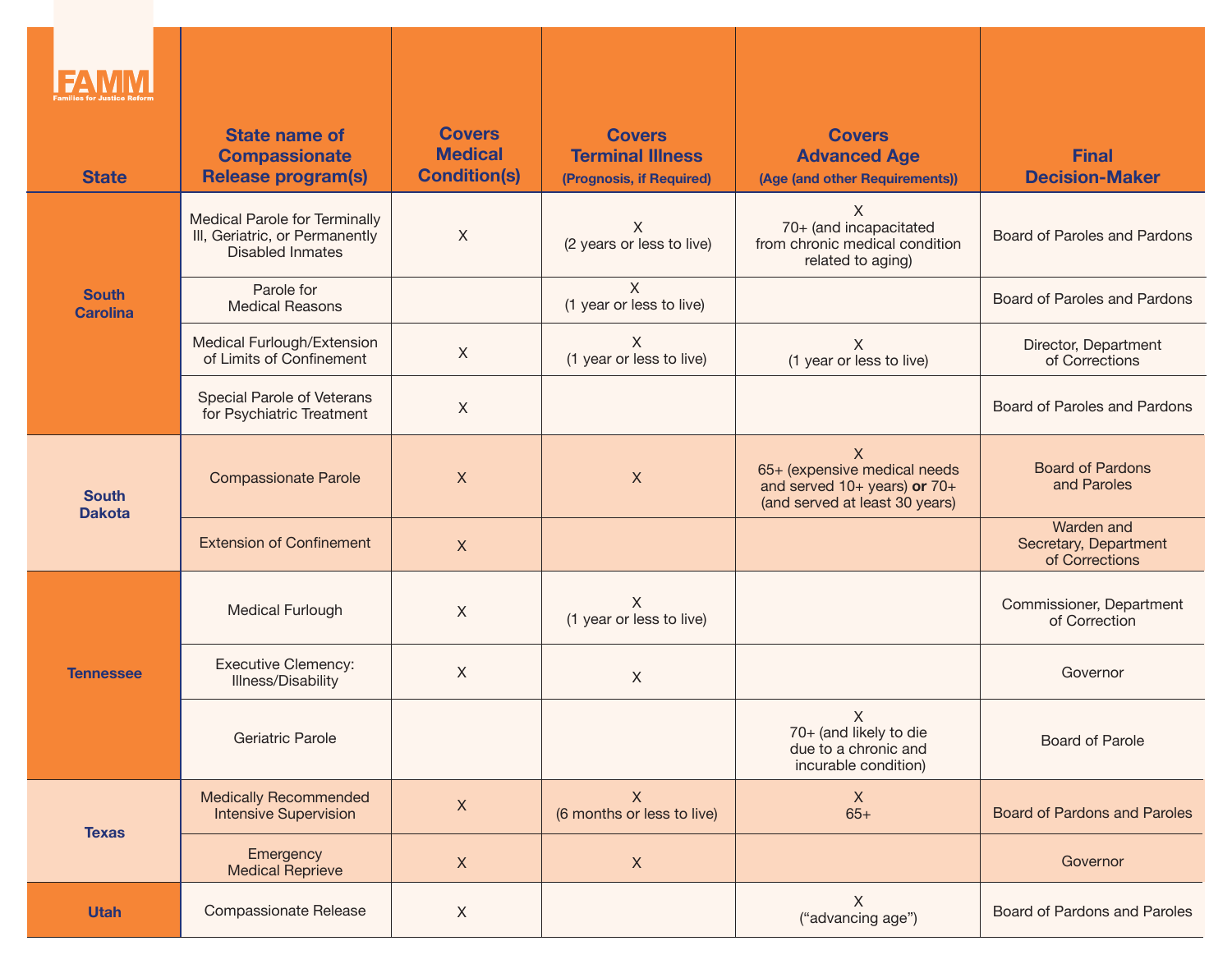| <b>State</b>      | <b>State name of</b><br><b>Compassionate</b><br><b>Release program(s)</b>                          | <b>Covers</b><br><b>Medical</b><br><b>Condition(s)</b> | <b>Covers</b><br><b>Terminal Illness</b><br>(Prognosis, if Required) | <b>Covers</b><br><b>Advanced Age</b><br>(Age (and other Requirements))             | <b>Final</b><br><b>Decision-Maker</b>                                                               |
|-------------------|----------------------------------------------------------------------------------------------------|--------------------------------------------------------|----------------------------------------------------------------------|------------------------------------------------------------------------------------|-----------------------------------------------------------------------------------------------------|
|                   | <b>Medical Parole</b>                                                                              | $\mathsf{X}$                                           | X<br>(18 months or less to live)                                     |                                                                                    | <b>Parole Board</b>                                                                                 |
| <b>Vermont</b>    | <b>Medical Furlough</b>                                                                            | $\mathsf{X}$                                           | X<br>(18 months or less to live)                                     |                                                                                    | Commissioner, Department of<br>Corrections and Directors of<br>Classification<br>and Field Services |
|                   | <b>Conditional Release</b><br><b>Based on Terminal Illness</b>                                     |                                                        | X<br>(12 months or less to live)                                     |                                                                                    | Parole Board                                                                                        |
| <b>Virginia</b>   | <b>Executive Clemency:</b><br>Medical                                                              |                                                        | $\chi$<br>(3 months or less to live)                                 |                                                                                    | Governor                                                                                            |
|                   | Geriatric<br><b>Conditional Release</b>                                                            |                                                        |                                                                      | X<br>60+ (and served at least 10<br>years) or 65+ (and served at least<br>5 years) | Parole Board                                                                                        |
|                   | <b>Extraordinary Medical</b><br>Placement                                                          | $\mathsf{X}$                                           |                                                                      |                                                                                    | Secretary, Department<br>of Corrections                                                             |
| <b>Washington</b> | <b>Extraordinary Release</b>                                                                       | X                                                      |                                                                      | X<br>("advanced age")                                                              | Governor                                                                                            |
| <b>West</b>       | <b>Executive Clemency</b><br>Due to Life-Threatening<br><b>Medical Condition</b>                   |                                                        | $\mathsf X$                                                          |                                                                                    | Governor                                                                                            |
| <b>Virginia</b>   | <b>Medical Respite</b>                                                                             | X                                                      | X<br>120 Days or Less to Live                                        |                                                                                    | Governor                                                                                            |
| <b>Wisconsin</b>  | Sentence Modification Due<br>to Extraordinary Health<br><b>Condition or Age</b>                    | $\boldsymbol{X}$                                       | $\mathsf{X}$<br>(12 months or less to live)                          | X<br>60+ (and served at least 10<br>years) or 65+ (and served at least<br>5 years) | <b>Sentencing Court</b>                                                                             |
|                   | Parole Due to Extraordinary<br>Circumstances<br>(individuals designated as<br>"Old-Law" Prisoners) | $\boldsymbol{X}$                                       |                                                                      | X<br>("advanced age")                                                              | <b>Parole Commission</b>                                                                            |
| <b>Wyoming</b>    | <b>Medical Parole</b>                                                                              |                                                        | X<br>(12 months or less to live)                                     | $\sf X$<br>("incapacitation because<br>of age")                                    | Board of Parole                                                                                     |